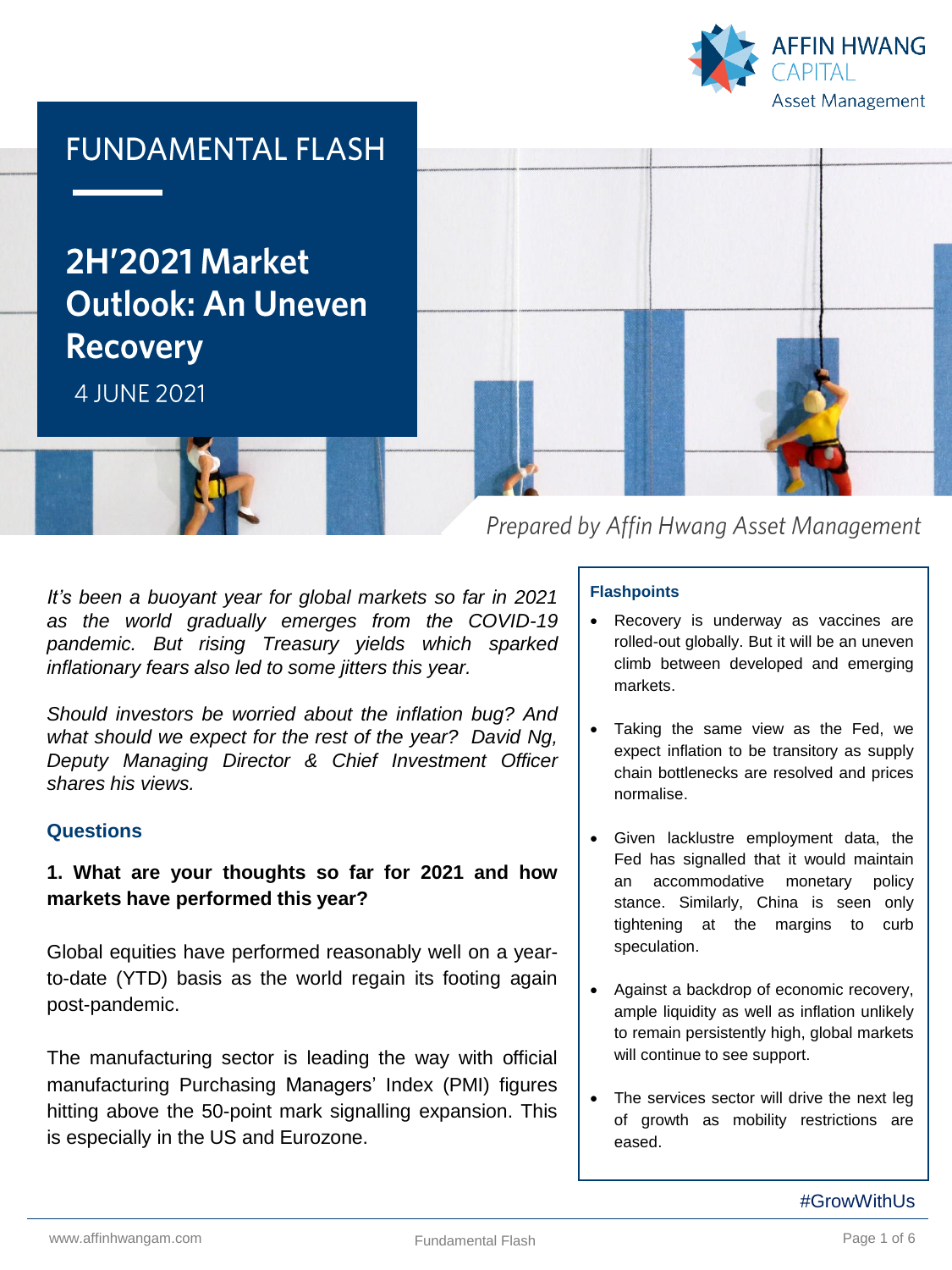

N HWANG

The services sector which is typically linked with experiential consumption such as travel and hospitality is still lagging due to movement restrictions. But, we foresee the services sector to drive the next leg of growth as vaccinations continue to be rolled-out.

However, the global recovery we are seeing has been uneven as developed markets post stronger gains compared to the rest of the world. Developed markets have managed to administer the vaccine at a quicker pace and this has led to a corresponding increase in mobility.

For fixed income, the performance of bonds has lagged this year ironically due to the global recovery as investors turn risk-on. Expectations of higher inflation has also set in as the economy gradually reopens with supply disruptions causing sharp increases in commodity prices. Higher inflation would of course lead to expectations of policy tightening that would lead to a decline in bond prices.

## **2. What is your current reading of global markets now?**

Earnings expectations are pointing in the right direction across all regions with the earnings revision ratio hitting above 1.0 which signals more upgrades than downgrades. US corporates are currently leading the way, but we expect Europe and Asia to also catch-up as vaccines are rolled-out.

However, expectations are currently high in markets. To no one's surprise, growth expectations have been revised strongly upwards especially coming off from a torrid 2020 when the pandemic first hit. But this pace of growth is unlikely to be sustainable due to the baseyear effect.



As we enter the 2H'2021, this pace of growth will moderate as conditions normalise. But the important point to highlight is that so long there is still growth and we are not heading into a recession, equities will continue to see support. Another factor is liquidity which remains ample as global central banks embarked on a slew of easing measures last year to cushion the economy. Whilst liquidity might start to taper off due to the base-year effect again, there remains a high level of liquidity in the system still.

Based on recent signals by the US Federal Reserve (Fed), it is unlikely that the central bank would start tightening any time soon. The Fed is taking the view that inflation is transitory and will not prematurely raise rates. This is especially as employment and labour data have yet to recover back to pre-COVID-19 levels.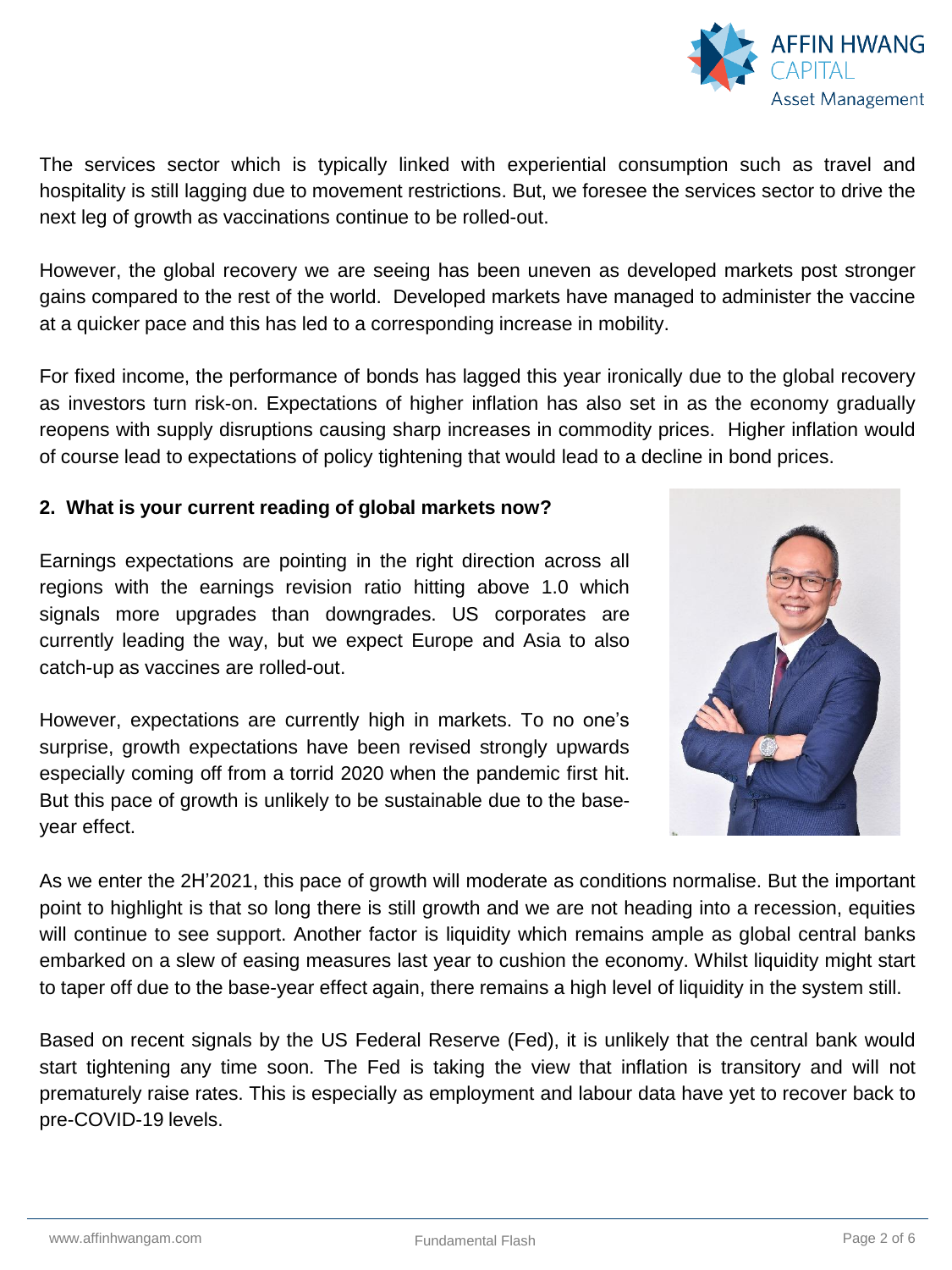

# **3. Inflation is on every investor's mind right now as rising Treasury yields sparked inflationary fears. Do you think inflation will be transitory or structural?**

We saw a sharp spike in inflation during the month of April on a y-o-y basis and the same is expected in May. The reason for this is due to the sharp decline in prices in 2020 when the world went into lockdown especially commodity prices with futures in negative territory. From this low base effect, it should be expected that prices would rise this year.

This sharp rise in headline inflation numbers may have spooked markets, but the increase is largely mechanical and should be expected due to the low base effect.

Inflation has been a focus for us in recent months. This is because if inflation rises too sharply and remains unsustainably high, it will have a negative impact on the market as investors will then expect central banks to start tapering and raising interest rates. If interest rates rise too much, valuations in both the equity and bond market will decline. Inflation is welcomed, but only if it's a gradual and gentle increase.

On whether inflation is transitory or structural, we share the same view with the Fed that inflation is transitory.





*Source: Gavekal Research/ Macrobond, as of May 2021*

A key reason is how COVID-19 disrupted production chains last year. The subsequent surge in demand when lockdowns were lifted created a backlog of orders in the manufacturing industry which perpetuated an increase in prices. We expect that once these supply bottlenecks are resolved, prices will come down as orders normalise.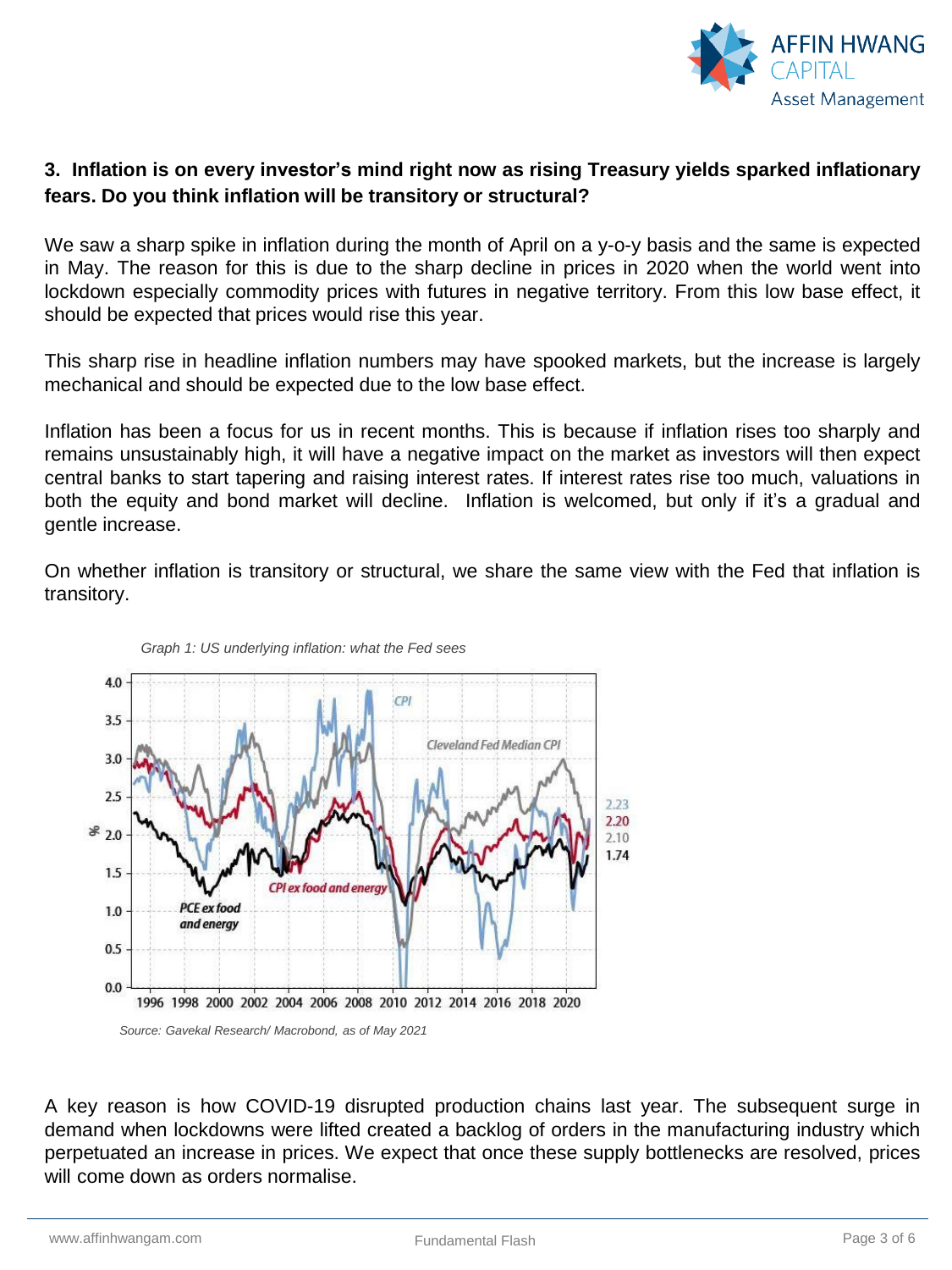

Another point on inflation being transitory is that employment numbers in the US have yet to recover and are still well-below pre-COVID-19 levels despite rising wages. In blue-collar industries, employers have reported difficulty in finding workers due to welfare programmes such as the current American Rescue Plan Act 2021. Blue collar workers are receiving an additional US\$300 on top of the base jobless claims of US\$400. This inherently means for some, there is little incentive to return to work as they earn more from government handouts.

However, we expect this program will be rolled back gradually in June before ending entirely in September with some Republican states having halted this program already. From there, we will see a gradual increase in the workforce. Thus, we expect inflationary pressure to subside and for the Fed to maintain an accommodative monetary policy stance that should keep growth humming.

#### **4. First-in-first-out from the pandemic, China has rebounded strongly this year as it reboots its economy. Is this growth pace sustainable?**

There is increasing evidence to show that China's growth has peaked as seen in the fall in credit impulse and total social financing. We believe the country will continue to post positive GDP performance, but this pace of growth is likely to moderate.

In such an environment, it will be prudent to reduce exposure to credit sensitive sectors that have benefitted from the strong rise in credit impulse which we saw last year. The team is focused on identifying such ideas and we have explores some investment themes within the consumption, travel and tourism sectors.

However, we don't expect China to embark on any major policy shift and tighten aggressively. What policymakers have been doing is tightening at the margins to cool down the property market and curb speculation in the commodities space. Beijing has also reduced the scale of its bond issuances which suggest that it is reining in public spending.



There were hard lessons to be learnt for China in its experience in dealing with the 2008-GFC where it had to massively stimulate its economy which resulted in an increase in public debt and leverage. As a result, it had to deal with the after-effects and the resulting hangover from this overstimulation.

But this time around, China has been a lot more prudent by not going overboard and embarking on more targeted stimulus measures.

Whilst, the fall in credit impulse data and social financing may seem negative in the short-term. In our view, this is positive for the long-term sustainability and growth of its economy as well as stock market.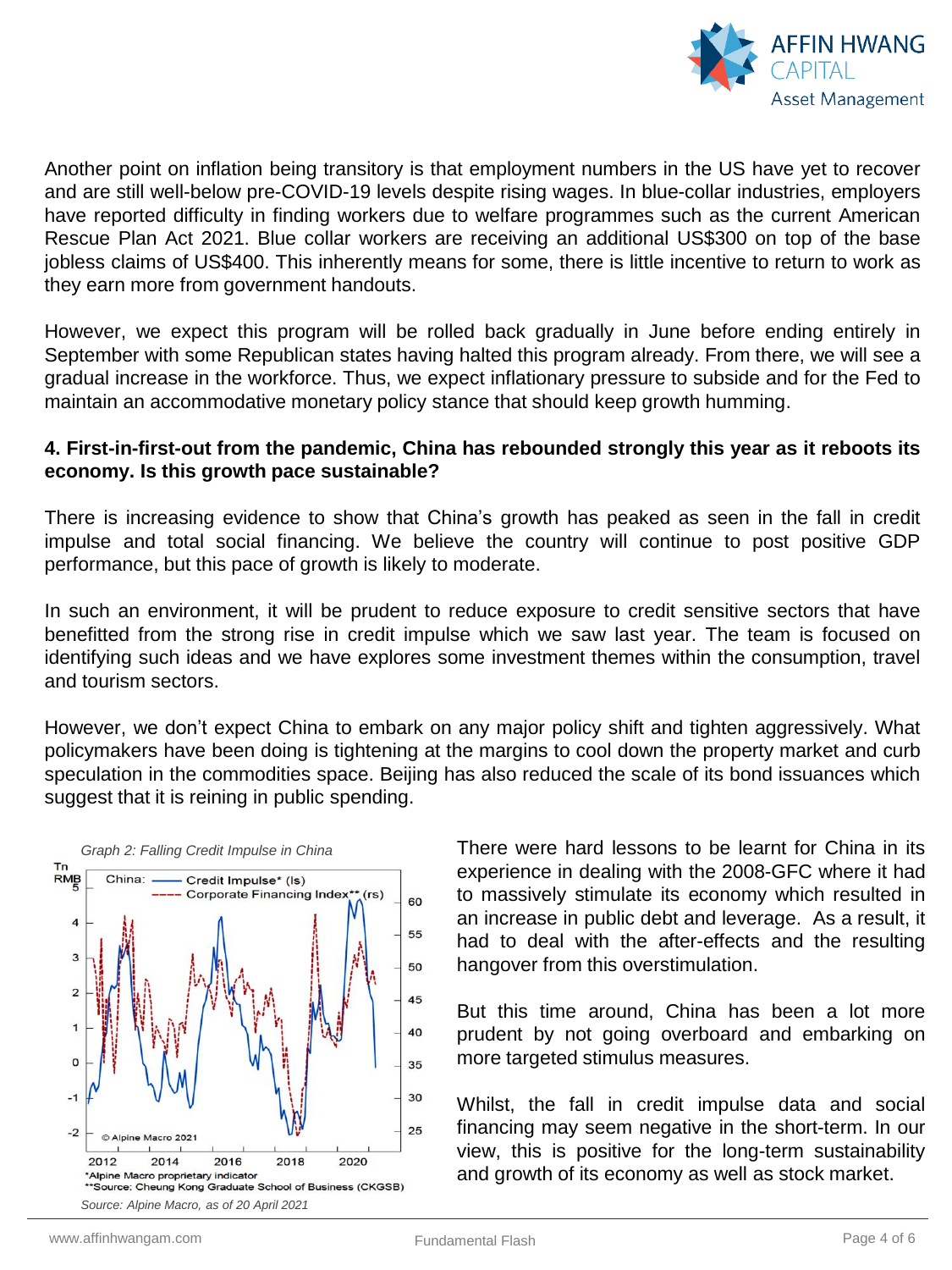

## **5. How are valuations at this juncture?**

In the Asia ex-Japan market, the Price-to-Earnings (P/E) ratio is trading above the long-term average on a historical basis. The same can be said for other financial markets as well. If inflation is indeed transitory and markets start to believe this, then valuations can remain higher-for-longer, especially against the backdrop of continued economic recovery.

From a discounted cash flow or net present value basis which uses the risk-free rate, valuations could also see support if interest rates are well behaved. Low interest rates would theoretically lead to a higher net present value of future cash flows and vice versa.

#### **6. What about technicals?**

Technical indicators such as the Bank of America Bull/Bear indicator which is currently at 7.0 suggest that market sentiment is bullish but not extreme. We have seen strong inflows back into global equities, though the current pace is not likely to be sustainable.

A large chunk of the inflows went into value funds/sectors last year as opposed to growth or technology stocks. Inflows into these value strategies largely came from the reasoning that they would benefit from a reflation trade, particularly those invested in commodities, materials, and financials.

#### **7. What is the strategy right now and how are you positioning the portfolios?**

Our view is that markets could consolidate in the near-term on an index level due to a lack of catalysts as well as already high expectations. The key is to be selective as the easy money has already been made.

Given our house view on i)excess liquidity, ii)inflation being transitory and iii)different parts of the economy reopening, we believe there are ample investment opportunities. An uneven global recovery coupled with different sector beneficiaries from an economic reopening presents dispersed opportunities in the market.

Long-term growth stocks which have lagged in recent months may start to perform again as inflationary pressure eases. We could then see a rotation in the market from cyclicals back into growth this year.

In terms of portfolio positioning, we have increased exposure to cyclicals and reopening plays with some positions in defensive sectors as markets have done well.

We favour owning quality names with longer term-growth prospects as such companies have better growth visibility. From an investing philosophy perspective, we prefer to view investing as being owners of these respective businesses. As such, it is crucial to invest in quality names and in good management.